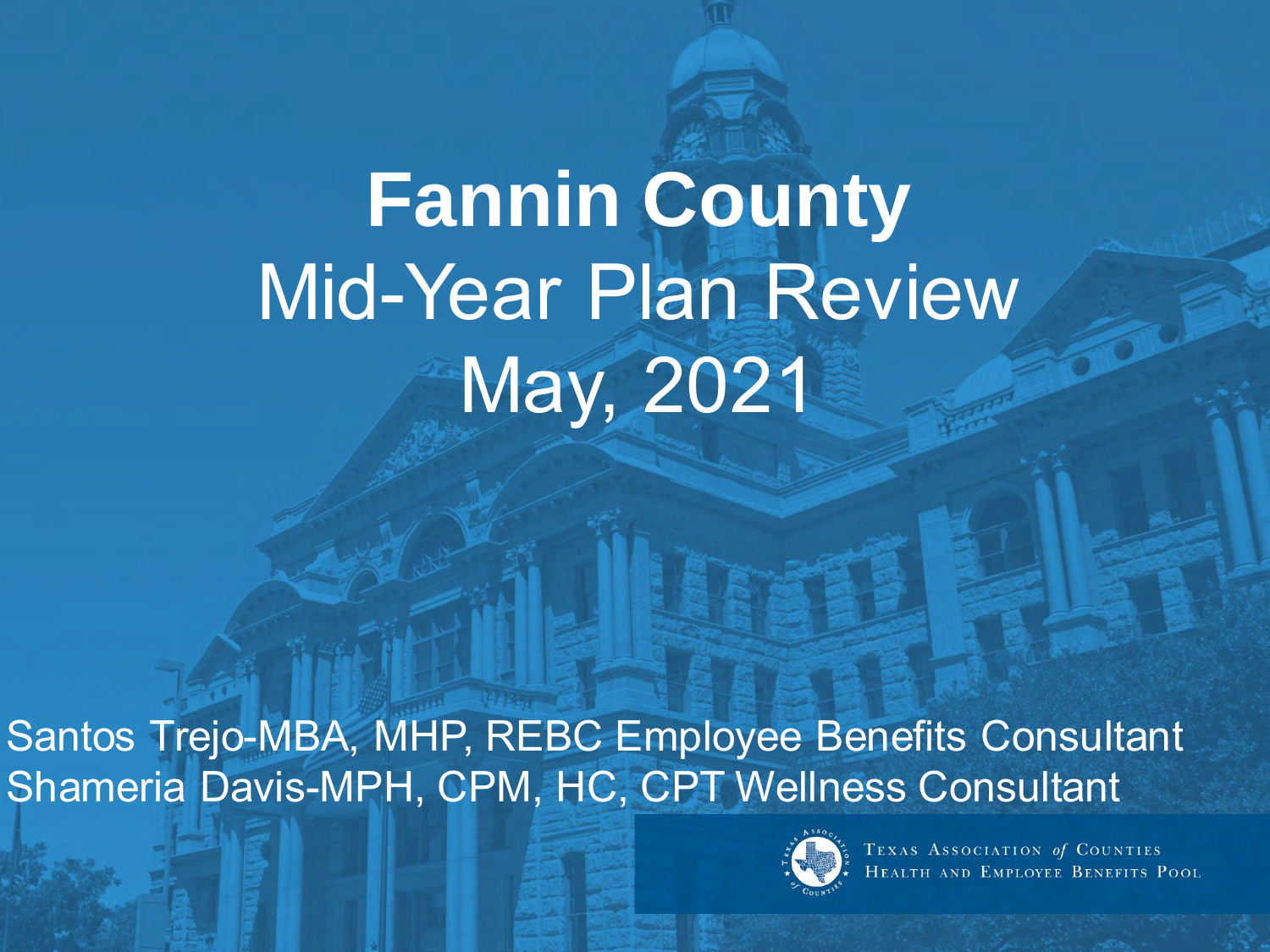### **Plan Review**

#### Current Plans

- Medical: 800-NG
- Rx: 2A-NG

#### Claims Experience

- 12 Month Loss Ratio: 108.28%
- 36 Month Loss Ratio: 110.46%
- Loss Ratio at 2020 renewal: 107.65%

#### **High Cost Claimants**

- $> $10,000 = 33$
- $>$  \$20,000 = 20
- $>$  \$50,000 = 6
- $> $100,000 = 1$
- $>$  \$200,000 = 2

#### Credibility 30.9% Formula and Factors

- Demographic Factor:  $1.065\% = 6.5\%$  Older
- Area Factor: 1.068% = 6.8% More Cost

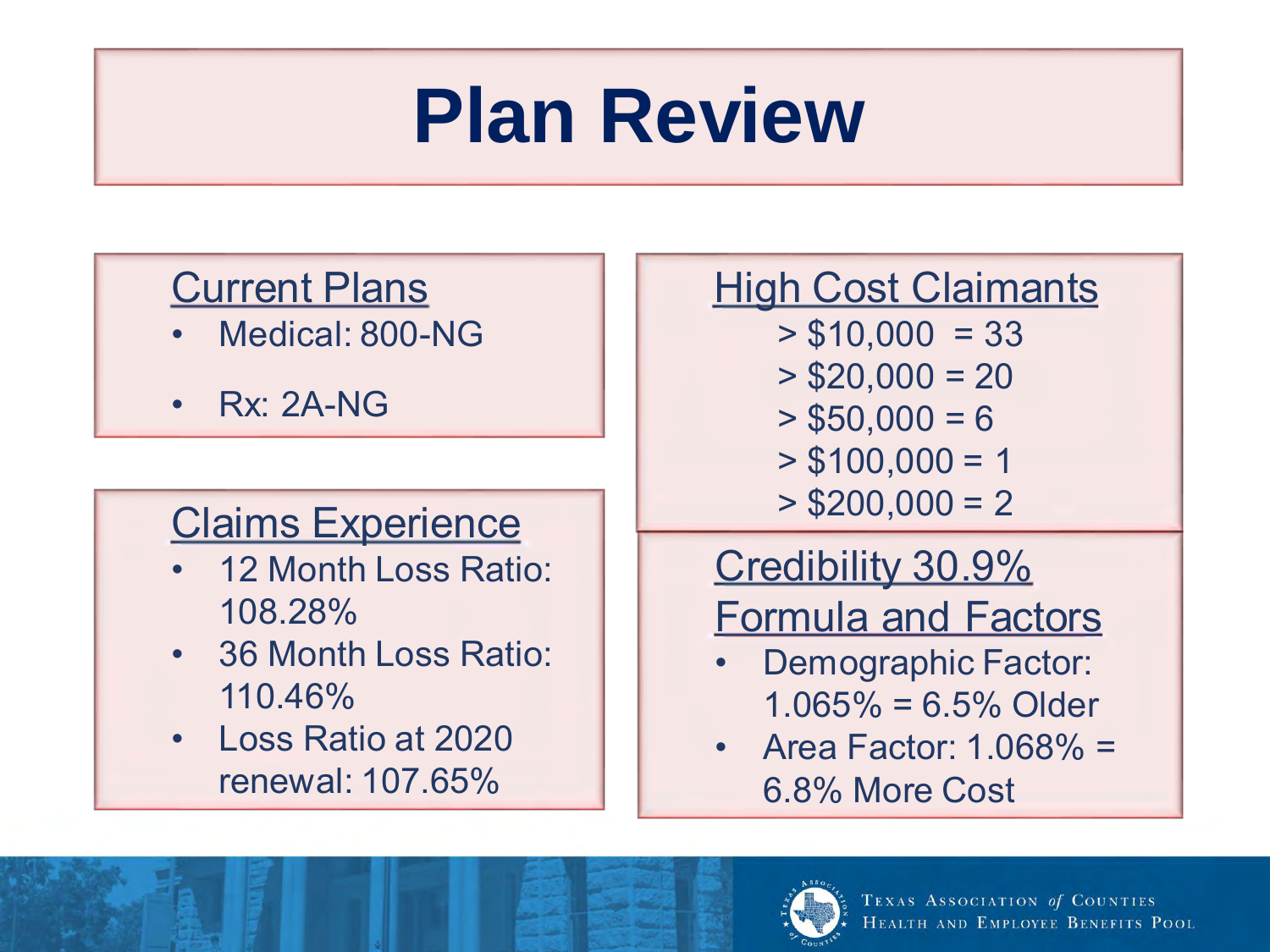### **Financial Dashboard**

|                                       | <b>May 2018-</b><br><b>April 2019</b> | <b>May 2019-</b><br><b>April 2020</b> | <b>May 2020-</b><br><b>April 2021</b> |
|---------------------------------------|---------------------------------------|---------------------------------------|---------------------------------------|
| <b>Total Medical</b><br><b>Spend</b>  | \$1,402,453                           | \$1,380,356                           | \$1,392,583                           |
| <b>Total Pharmacy</b><br><b>Spend</b> | \$425,436                             | \$381,105                             | \$428,171                             |
| <b>Total Claims Spend</b>             | \$1,827,890                           | \$1,761,461                           | \$1,820,754                           |
| <b>Total Contribution</b>             | \$1,579,764                           | \$1,636,336                           | \$1,681,583                           |

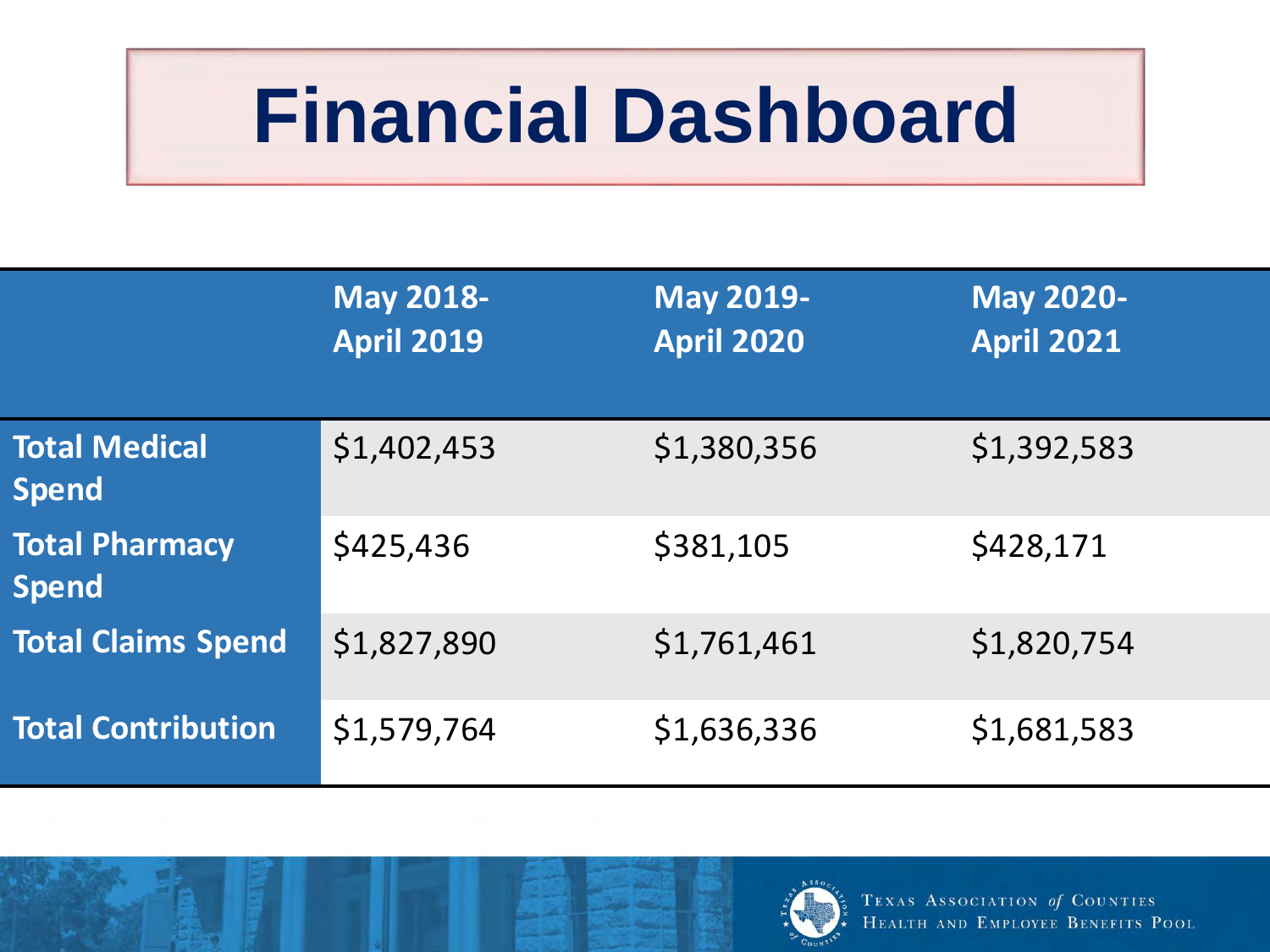### **Enrollment Overview**

| <b>Medical Demographics (Blue Insight Report)</b> | <b>Oct 19-Mar 20</b> | <b>Oct 20-Mar 21</b> | % of Change |
|---------------------------------------------------|----------------------|----------------------|-------------|
| <b>Average Membership</b>                         | 179                  | 183                  | 2.2%        |
| Employee                                          | 131                  | 129                  | $-1.5%$     |
| Spouse                                            | 9                    | 9                    |             |
| Dependent                                         | 39                   | 45                   | 15.4%       |
| <b>Average Age</b>                                | 41.7                 | 40.7                 | $-2.4%$     |
| Employee                                          | 49.4                 | 49.3                 | $-0.2%$     |
| Spouse                                            | 55.2                 | 56.4                 | 2.2%        |
| Dependent                                         | 13.2                 | 12.9                 | 2.2%        |
| Gender                                            |                      |                      |             |
| <b>Portion of Males</b>                           | 55%                  | 55%                  |             |
| <b>Portion of Females</b>                         | 45%                  | 45%                  |             |
| <b>Enrollment of Tier</b>                         |                      |                      |             |
| <b>Employee Only</b>                              | 58.6%                | 56.6%                |             |
| Employee + One                                    | 6.5%                 | 7.3%                 |             |
| Employee + Dep(s)                                 | 28.0%                | 30.6%                |             |
| Family                                            | 6.9%                 | 5.5%                 |             |

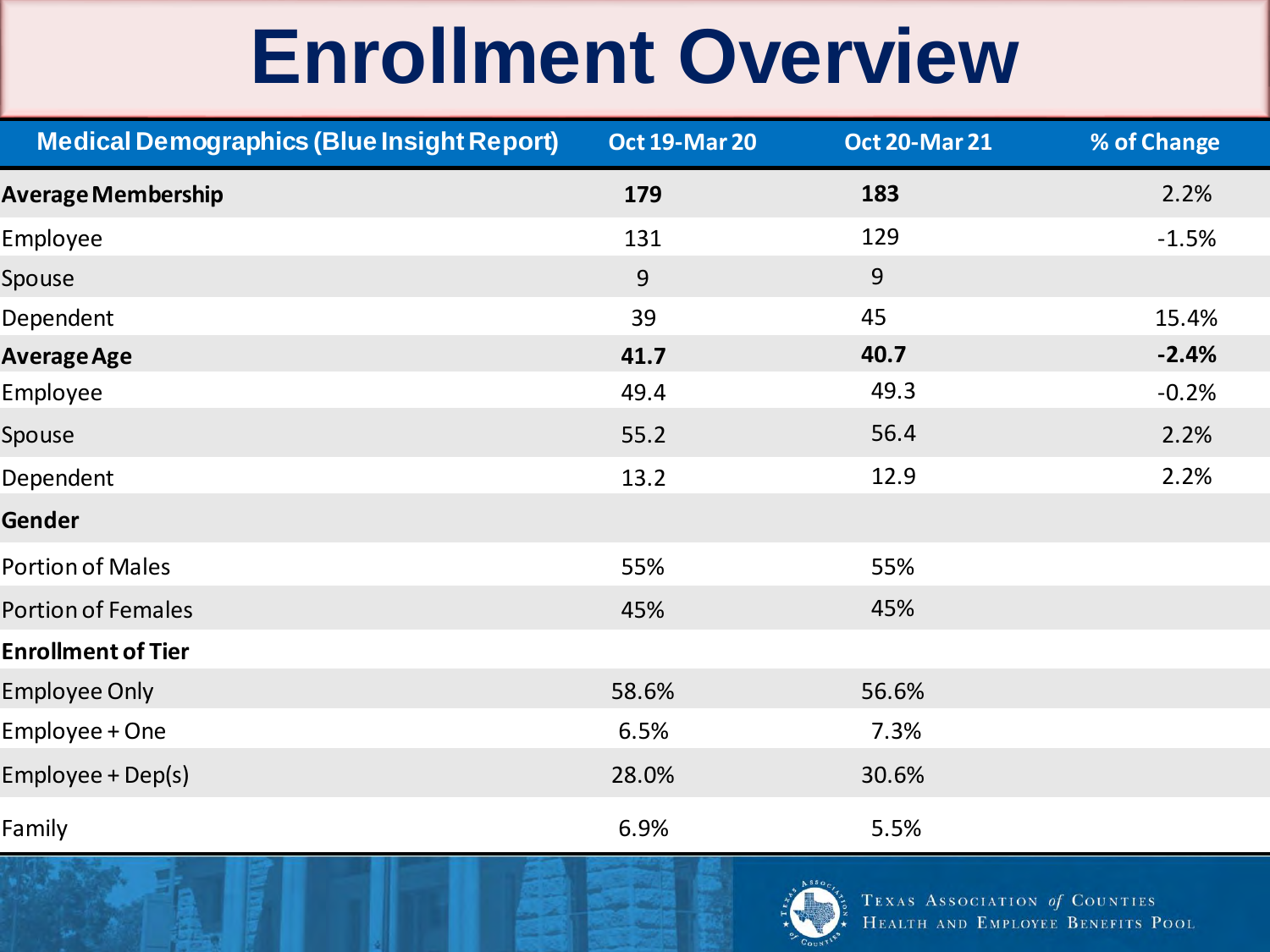#### **3 Year Look: Top Diagnostic Categories**

|                                             | <b>April 2018- Mar 2019</b> | <b>April 2019- Mar 2020</b>                | <b>April 2020- Mar 2021</b>                     |
|---------------------------------------------|-----------------------------|--------------------------------------------|-------------------------------------------------|
| 1st<br><b>Diagnostic</b><br><b>Category</b> | Hypertension                | Hypertension                               | Hypertension                                    |
| <b>Paid</b>                                 | \$79,512                    | \$92,913                                   | \$124,756                                       |
| 2nd<br><b>Diagnostic</b><br><b>Category</b> | Asthma                      | <b>Coronary Arteries</b><br><b>Disease</b> | Chronic Obstructive<br><b>Pulmonary Disease</b> |
| <b>Paid</b>                                 | \$43,256                    | \$53,101                                   | \$104,191                                       |
| 3rd<br><b>Diagnostic</b><br><b>Category</b> | <b>Diabetes</b>             | <b>Diabetes</b>                            | <b>Coronary Arteries</b><br><b>Disease</b>      |
| <b>Paid</b>                                 | \$21,275                    | \$35,420                                   | \$51,309                                        |
|                                             |                             |                                            |                                                 |

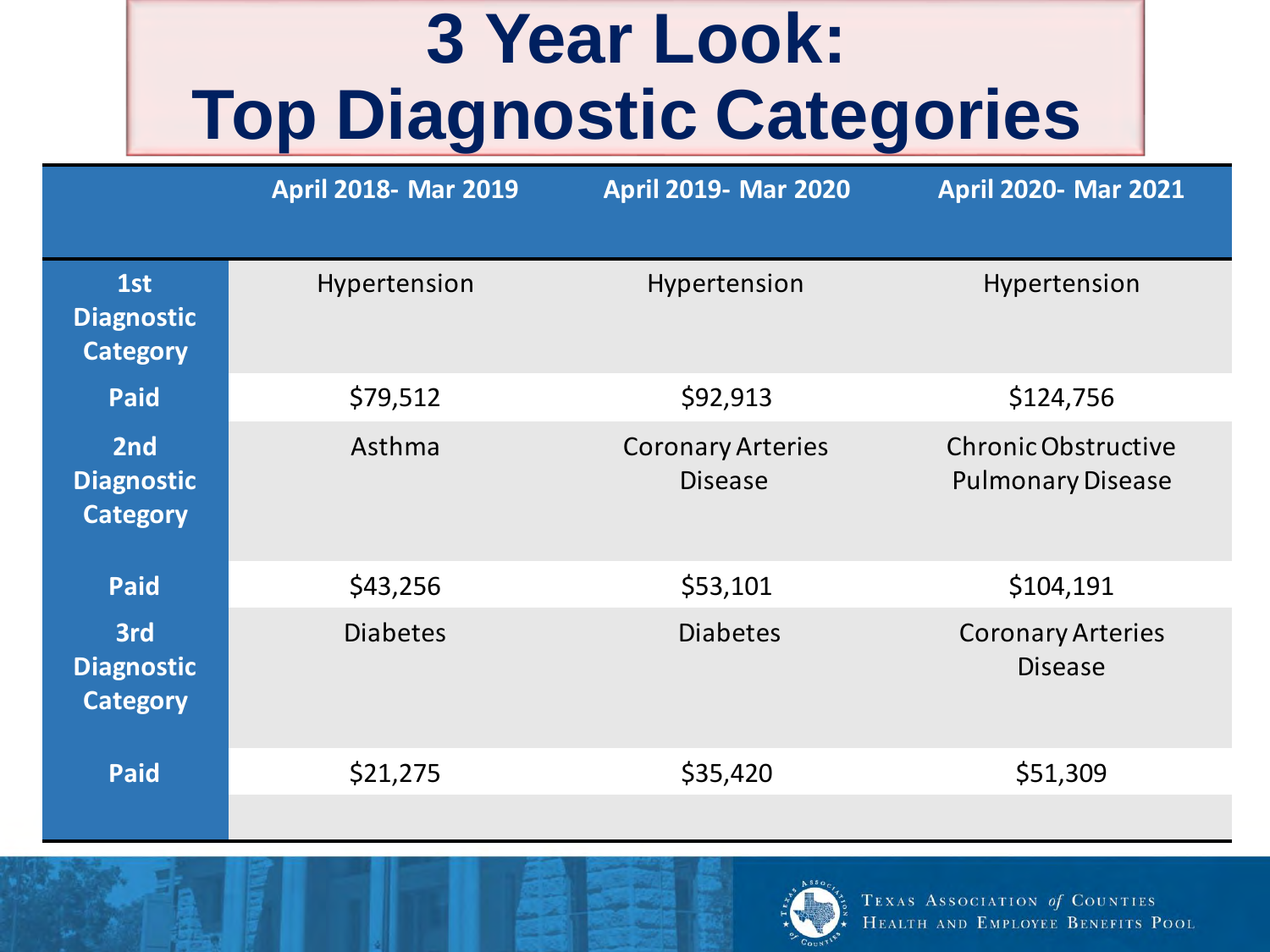## **3 Year Look: Chronic Conditions**

| <b>Diagnostic Group</b>                                                              | Oct. 2018-<br><b>Sept. 2019</b> | Oct. 2019-<br><b>Sept. 2020</b> | Oct. 2020-<br><b>April 2021</b> |
|--------------------------------------------------------------------------------------|---------------------------------|---------------------------------|---------------------------------|
| Asthma                                                                               | 16                              | 21                              | 15                              |
| <b>Coronary Artery Disease (CAD)</b>                                                 | 8                               | 8                               | 11                              |
| Congestive Heart Failure (CHF)                                                       | $\overline{2}$                  | $\overline{4}$                  | $\overline{4}$                  |
| Chronic Obstructive Pulmonary Disorder (COPD)                                        | $\overline{7}$                  | 9                               | 8                               |
| Depression                                                                           | 14                              | 24                              | 16                              |
| <b>Diabetes</b>                                                                      | 21                              | 49                              | 21                              |
| Hyperlipidemia (High Cholesterol)                                                    | 61                              | 24                              | 50                              |
| Hypertension (High Blood Pressure)                                                   | 68                              | 76                              | 68                              |
| Renal                                                                                | $\overline{2}$                  | $\overline{4}$                  | $\overline{3}$                  |
| <b>Total Cost for Chronic Conditions</b>                                             | \$191,304.49                    | \$186,539.04                    | \$206,373.68                    |
| <b>Total Chronic Condition Cases/Total Covered</b><br><b>Members on Medical Plan</b> | 199/180                         | 216/183                         | 151/183                         |

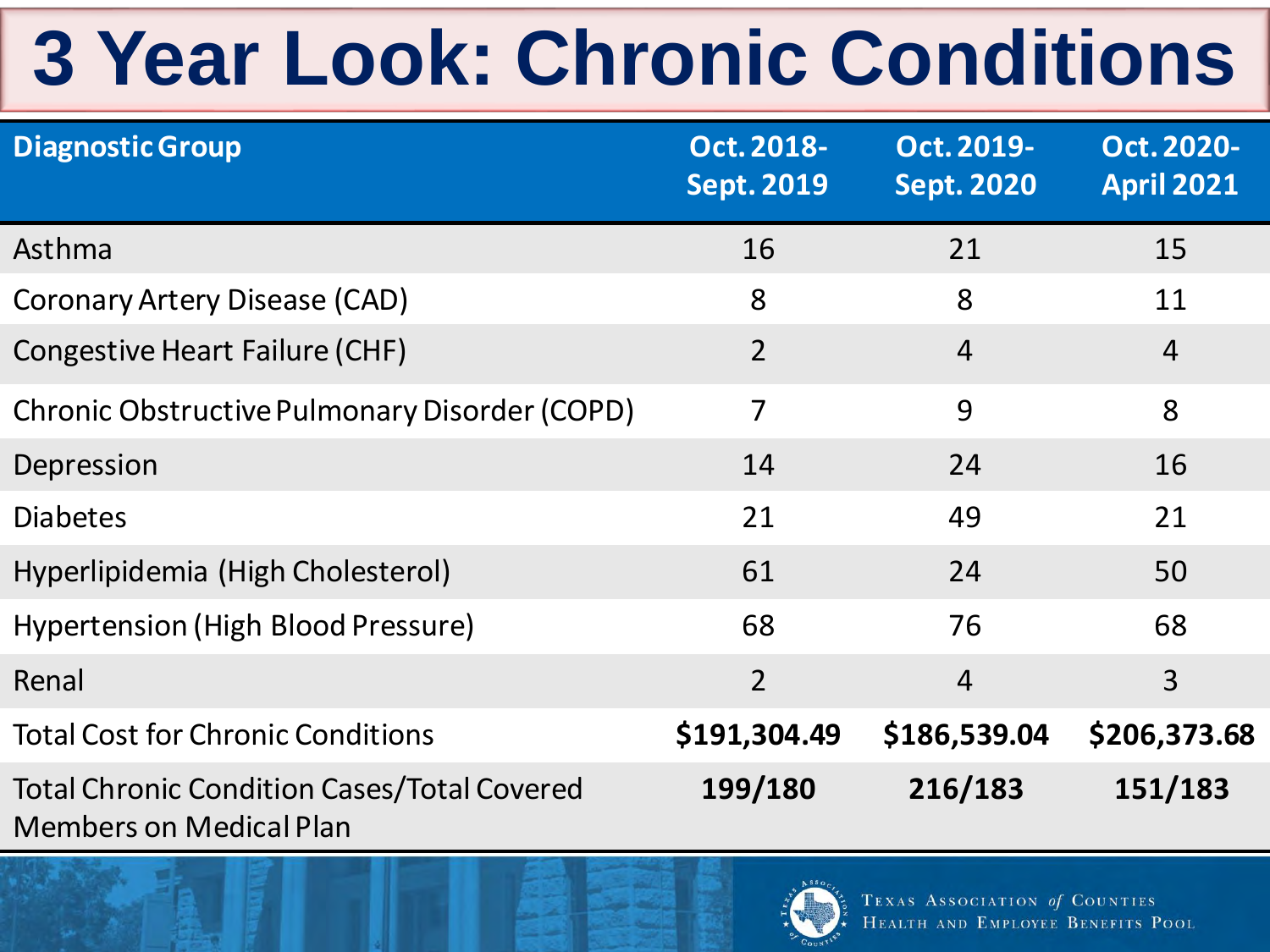# **Healthy County Participation**

| <b>Programs</b>                             | <b>Participation</b>                            |                |
|---------------------------------------------|-------------------------------------------------|----------------|
| 2020 Challenges<br>(completed/participated) | <b>Winter Blues and Running</b><br><b>Shoes</b> | 18/29          |
|                                             | <b>County vs County</b>                         | 17/27          |
|                                             | <b>Reach the Beach</b>                          | 19/26          |
|                                             | <b>Fall into Fitness</b>                        | 17/22          |
| <b>Healthy Lifestyle Rewards</b>            | 23 Employees earned Boomer Bucks                |                |
| <b>Employer Rewards</b>                     | \$2,520.00: 36% of 7,000                        |                |
| <b>Sonic Boom Registration</b>              | 51 (40%) active users as of 5/20/2021           |                |
| 2021 Sonic Boom Contest                     | Step into the New Year<br>Time To Climb         | 15/21<br>15/19 |

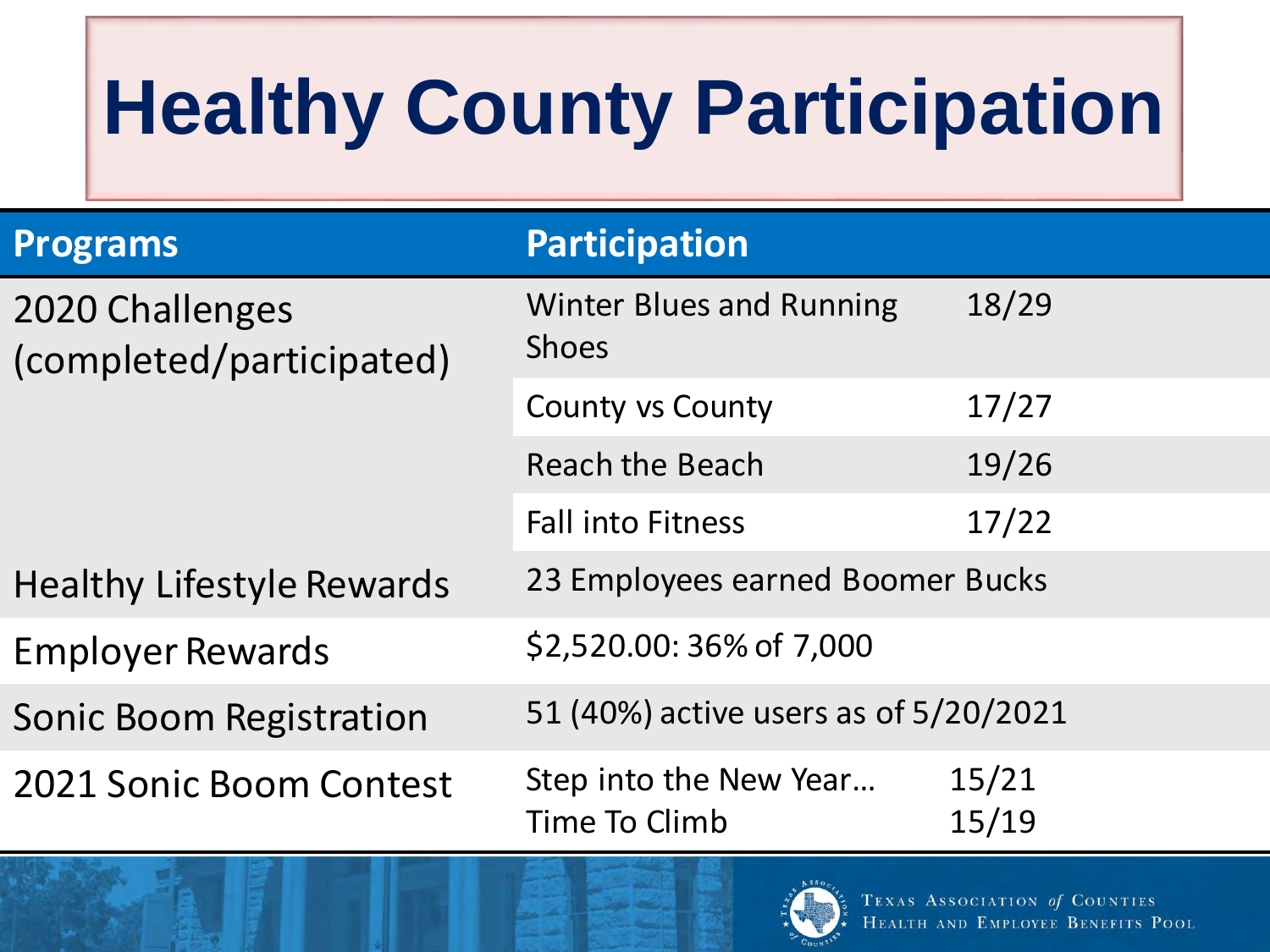# Next Steps

- 1. Renewal Process
	- a. Change in timeline
- 2. Schedule a Healthy County Workshop to increase employee engagement
	- a. Quarterly: 7 Investments for Better Health and other workshops that focus on nutrition
- 3. Employee Assistance Program (EAP)
	- a. Do you all currently have an EAP offered to employees?